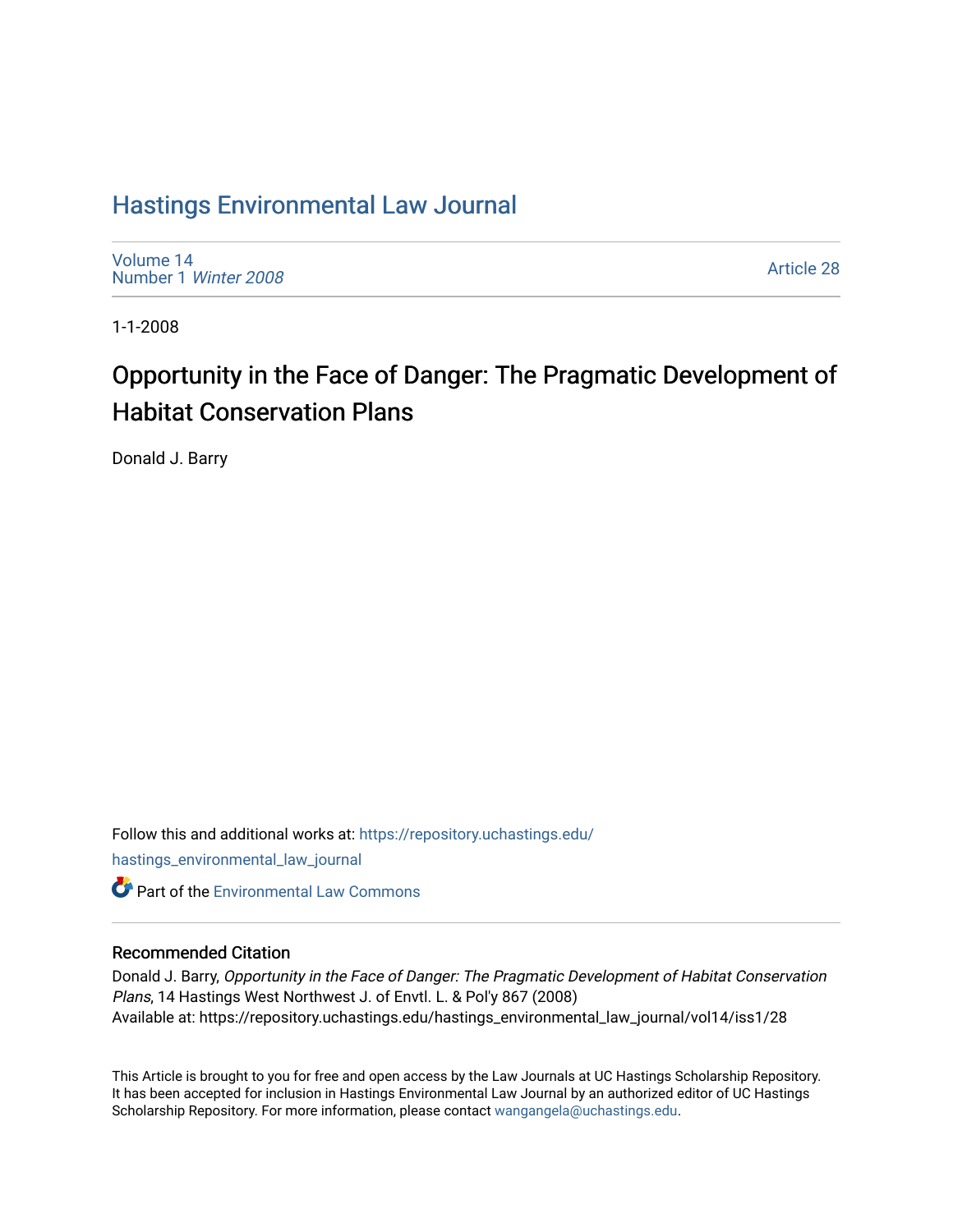### **Opportunity in the Face of Danger: The Pragmatic Development of Habitat Conservation Plans**

*Keynote Speech by Donald J.* Barry\* *West-Northwest Symposium, March* 1, 1997

I was reflecting this morning at breakfast that it's sort of a traditional rule of thumb for speakers that you're supposed to say witty and engaging things in the first few moments of your address in order to captivate your audience and get them to like you. I decided to be a little contrarian this morning and confess my past sins.

I have probably done things over my last 22 years during my legal career on endangered species matters that has irritated virtually every one of you in this audience at some particular moment. In 1975, I helped draft the definition of "harm" that went to the Supreme Court in the *Sweet Home* case, so for those of you who represent developers, you can blame me. In 1982 **1** helped negotiate the first habitat conservation plan IHCP] with Lindell Marsh, so, for those of you who love habitat the way it is and are not too thrilled about HCP's, again, you can help blame me. And then lastly, in 1994, **1** came full circle in having helped build the regulatory equivalent of the atom bomb with the definition of "harm," and drafted Secretary Babbitt's "no surprises" policy, which, in the views of many people in the environmental community, sort of gives everything away. With that particular perspective, in the last 22 years, **I** sort of view myself as the "Forrest Gump" of the Endangered Species Act. **I** seem to have been in many places at different times and have been sort of interjected at fairly key moments in the evolution of the statute. It's already been noted that it's appropriate to return to San Francisco for this type of symposium because this was the birthplace of the first HCP at San Bruno Mountain. And, depending on your overall views on HCP's, as to whether they're a good thing or a bad thing, this is either returning to the scene of the crime or returning to the birthplace of one of the most interesting and important developments in federal environmental law.

Let me just sort of show my cards and my choice between those two alternatives. **I** think, without exception, the concept of Habitat Conservation Planning, and by extension, the NCCP [Natural Community Conservation Planningl process here in California, is probably the most important development for endangered species conservation since the passage of the original act. I think, within the endangered species arena, probably the only

<sup>\*</sup> Donald **J.** Barry is the Deputy Assistant Secretary for Fish and Wildlife and Parks at the U.S. Fish and Wildlife Service. Mr. Barry has helped draft every major regulation implementing the Endangered Species Act, including Section 7 consultation regulations, and has been involved in every ESA reauthorization debate since passage of the original act.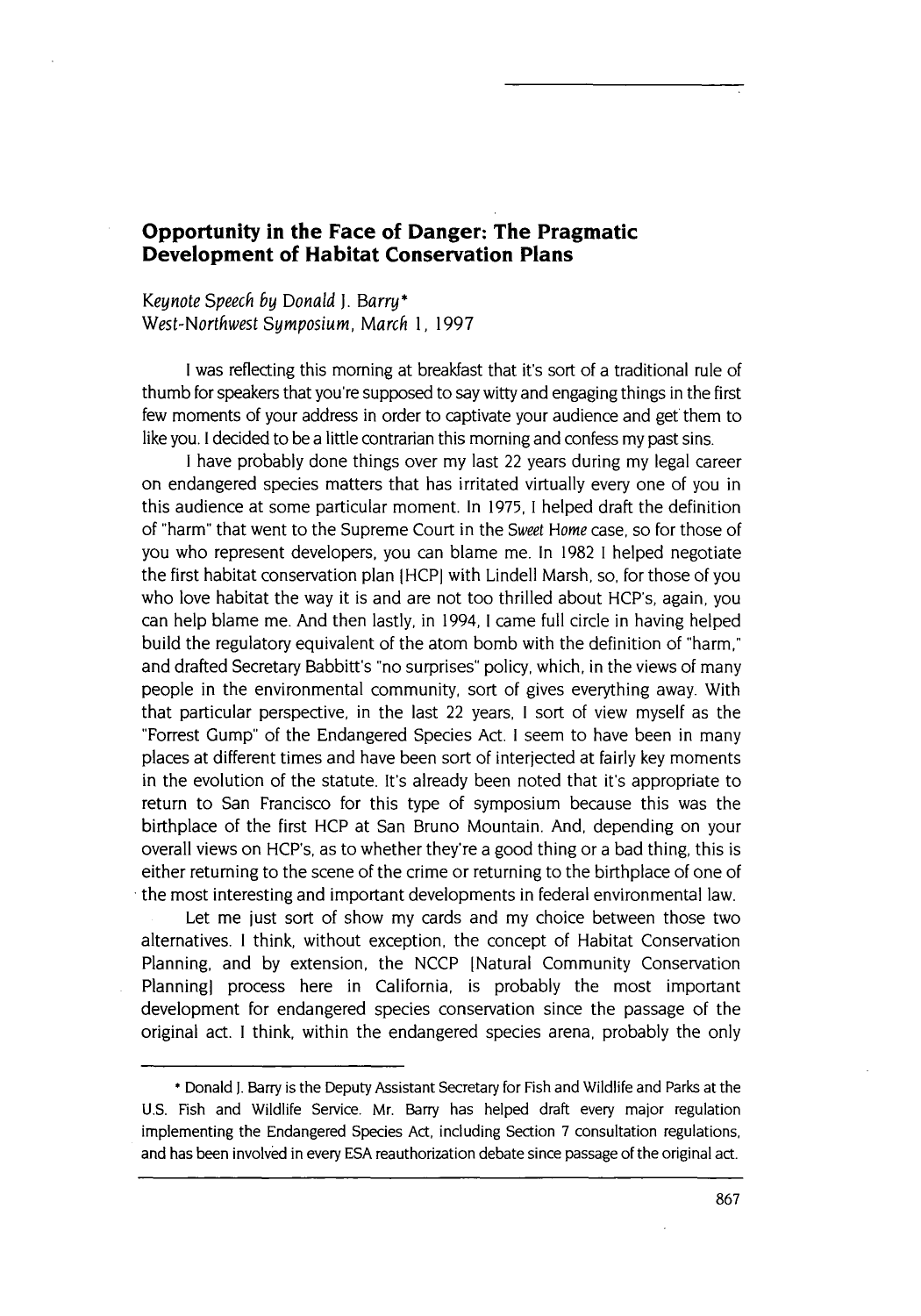#### **West & Northwest, Vol. 14, No. 1, Winter 2008**

other thing of comparable importance for endangered species conservation is the requirement of mandatory consultation with federal agencies under Section 7. So in the arena of Section 9 effects on "take" and private property, **I** think habitat conservation planning is one of the most interesting and unexpected and unique developments that's happened since the original act was enacted.

Now, if HCP's are the number one development since the passage of the original act, Secretary Babbitt's "no surprises" policy has probably been the single most important catalyst in stimulating renewed interest in Habitat Conservation Planning as a way of reconciling development interests with endangered species conservation. Many of you have heard the numbers before. In the first ten years of the HCP program, only 14 permits were issued. That was a rate of about one and a half permits per year. Since Secretary Babbitt arrived at the Interior Department, in the first three years of his rein, we issued approximately **130** HCP permits, almost a **30** fold increase in the rate with which they are being negotiated and approved. So clearly something significant has happened in the last two or three years which has generated renewed interest in Habitat Conservation Planning.

It's somewhat easy to lose your perspective on how fast and how far we've come in the whole area of endangered species conservation as it relates to private property. I think what I'd like to do right now is to sort of help keep the brain cells flowing since some of you may be getting a little tired. I'd like to engage the audience in a little interactive participation. I'd like you all to take out a piece of paper and a pen, and I'd like you to write down your current age. Now what I'd like you to do is to subtract from your age the number 22 and circle the result. And then, just to see how nimble we all are, I'd like you to add the number 7 to the number in the circle and circle the second number.

Now what do these numbers represent? Twenty-two years ago I wrote my first legal opinion for the Fish and Wildlife Service, interpreting the Endangered Species Act and what it meant. And I have frequently thought back on what my views were back in 1975 about endangered species conservation. And at the time, in 1975, we were just finishing up the regulations implementing the Endangered Species Act for the first time, and that's when the definition of "harm" came out. I know my views at that point were considerably different than they are today, with regards to endangered species conservation and the question of private property. I just wanted people in the audience today to reflect back on that first number that you circled, which was your age at the time of 1975, and to think back just for a moment about what your views were on endangered species conservation, if you had any at all at that particular point, and how they've changed by what your thinking is today. And again, I think it gives you a perspective in terms of how far we've all changed and how far we have all moved in viewing something as complicated as endangered species conservation that affects private property rights.

The second number that **I** asked you to circle was your age in 1982, when the San Bruno HCP was first negotiated. Again, **I'd** like to ask you just as an audience, to compare and contrast your views on endangered species conservation in 1982 with what they are today, and what they may have been in 1975. And again, it gives you a continuum and a perspective on how far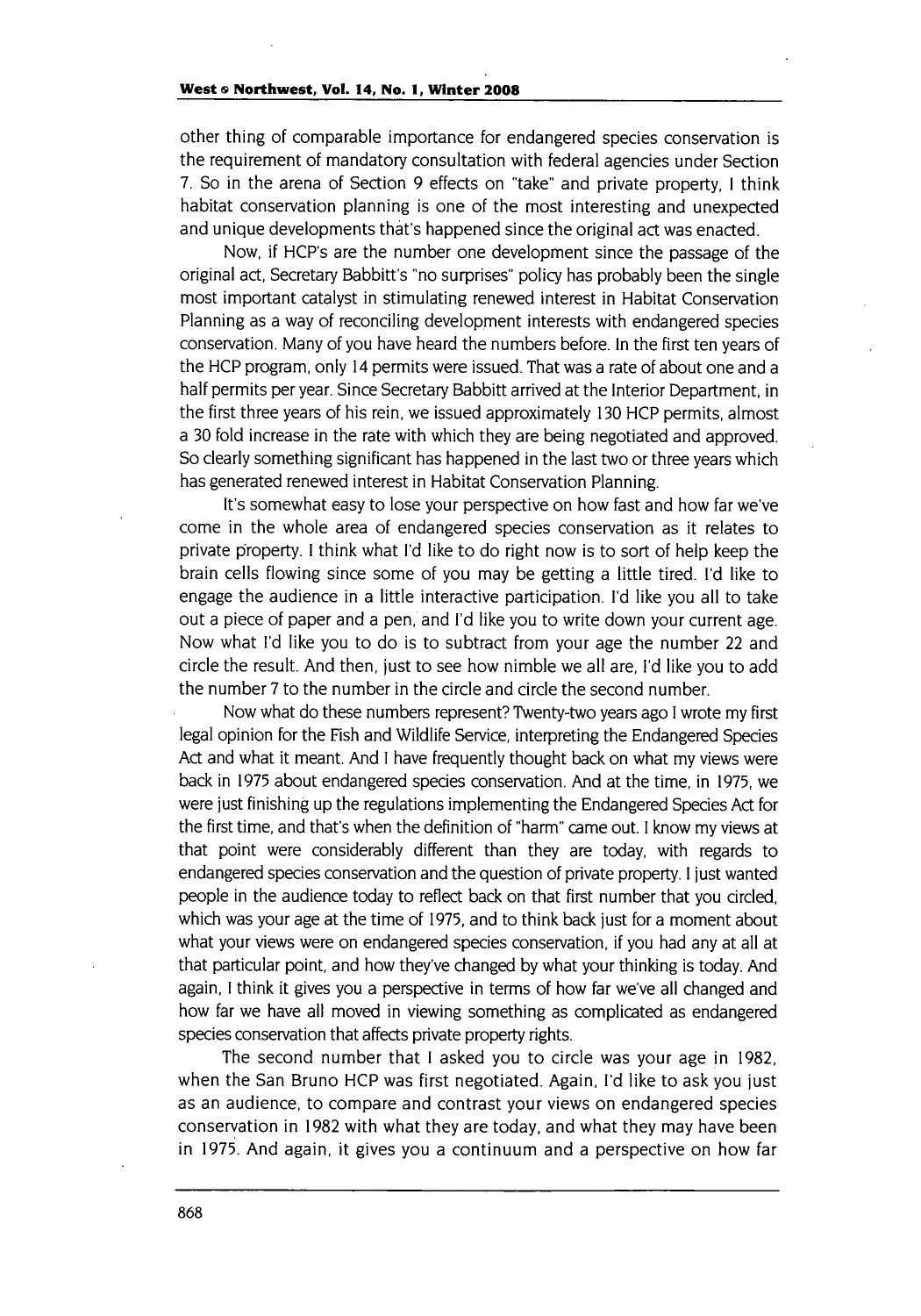things have changed, how fast things have moved, and how perhaps our thinking is all different today than it was way back when.

It's obvious that not everyone is as enamored with the Habitat Conservation Planning process and the NCCP process as Secretary Babbitt is, and he is a huge fan and champion of the process. **I** think, in many respects, one's views and assumptions about HCP's and whether they're a good idea or a bad idea are directly related to your assumptions about the effectiveness of section 9 overall in protecting endangered and threatened species habitat. If, in your view, section 9 has been a very effective bulwark in stopping the loss of critical habitat for endangered species over the past 20 years, then HCP's don't look like such a hot idea, and you begin to become concerned that all they do is result in the loss and further erosion of additional habitat. If, on the other hand, you believe that section 9 has been somewhat of a well-intentioned but somewhat of a porous, ineffective sieve in preventing the loss of endangered species on private lands, then perhaps maybe Habitat Conservation Planning looks like a significant improvement, by at least requiring the consideration of offsetting mitigation and compensation for the listed species as development takes place.

You've all heard the old cliché that where you stand on a given issue is directly related to where you sit. And so I think, in the context of section 9 and Habitat Conservation Planning, frequently people's views on habitat conservation planning as a good idea or a bad idea is directly related to your views on how effective things have been without the HCP process, and whether or not endangered and threatened species have been well served by the effects of section 9.

Now, my own personal vote is somewhere in between. You can probably count on two hands the number of prosecutions, either civilly or criminally, that have been brought by the federal government over the last 23 years because of an alleged take on private lands. So to that extent, it's not been a readily and frequently utilized tool. And in fact, we've had the loss of thousands and thousands of acres of endangered and threatened species habitat in the interim. On the other hand, **I** think it's fair to say that the mere threat of a section 9 prosecution is a very intimidating thing. And so even though the cases themselves have not been brought, just the mere existence of that threat and the fact that there's a citizen suit provision, which can allow third parties to enjoin the Secretary to try and force him to enforce section **9,** has been a very intimidating feature of the act, and it's one reason why perhaps it's had an effect above and beyond just the number of cases that have actually been brought.

Now, I was reminded personally of these diverging perspectives on the HCP process a couple of weeks ago, when **I** met back in Washington D.C. with some staunch environmental critics of the HCP process. It was a really interesting and enjoyable discussion with them over an hour's period of time. One person sort of summarized her views on HCP's by saying that every one of them had been bankrupt, not a single one of them had worked, and particularly attacked the San Bruno HCP as the worst example of failed promises. And I had this crooked smile come across my face and she stopped and she said, 'What are you smiling about?" And I said, "Well, you probably don't know this about my background, but I helped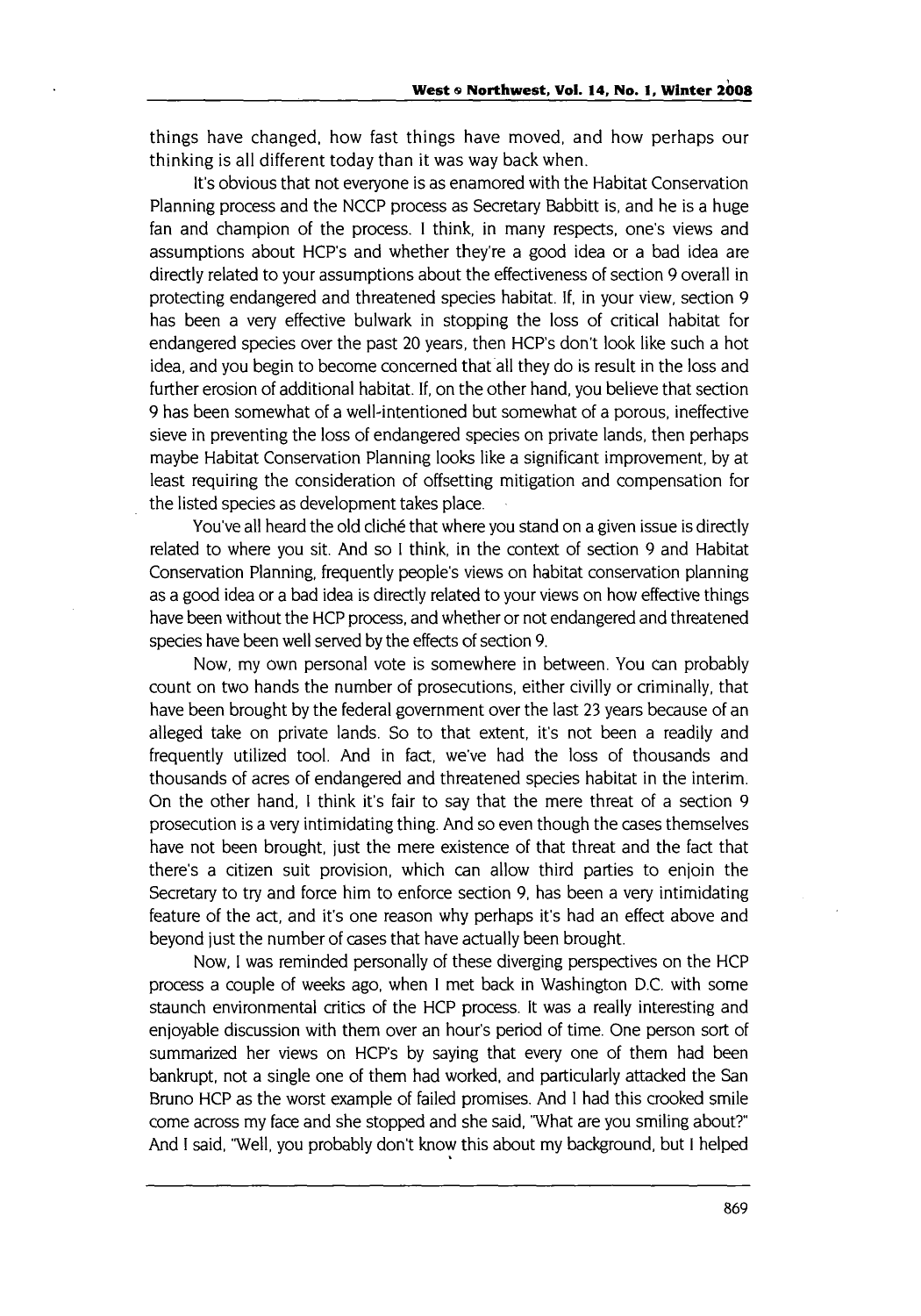negotiate that HCP, and quite frankly, from my perspective, that was a pretty good deal. At the time, I was chief counsel for the Fish and Wildlife Service, a career employee at Interior. Jim Watt was my Secretary, and Wild Bill Coldiron was my Solicitor." Mr. Coldiron, for those of you who don't know much about his background, confided in me one time (he'd been the general counsel for Montana Power) that he had terminated his **30** year membership with Ducks Unlimited because they'd become too radical environmentally. And at this particular point, I had to go and persuade Solicitor Coldiron that it was worth my time to negotiate a deal involving a butterfly and a billion dollar real estate development project. In the case of San Bruno, we ended up setting aside 87% of the butterfly's habitat and set up a trust fund indexed to inflation for the butterfly.

So I said to this woman sitting in my office, **"By** my yardstick, given the fact that this was Jim Watt, and I had Solicitor Coldiron, and I got a trust fund indexed to inflation for an insect, and set aside 87% of its habitat, that looked like a pretty good deal." But from her perspective, it was a terrible idea and **I** think it's just one of those examples where people can reach different conclusions where they're working from the same set of facts.

What have been some of the catalysts for such evolutionary changes in the status of HCP's from sort of a backwater unworkable tool to a groundbreaking front line idea? Interestingly enough, I think one of the major events was the convergence of two completely opposite and contrasting political forces: The arrival of Secretary Babbitt at Interior, with his very intense interest and knowledge of the Endangered Species Act, and the 1994 Republican congressional revolution, when we flipped from a George Miller in charge of the Natural Resources committee to Chairman Don Young from Alaska, and the across the board assault on our federal environmental laws, which seemed to be at the forefront of the congressional revolution in 1994.

A couple of days after the election, Secretary Babbitt met with those of us who were political appointees at the time, and we were all sort of interested to measure his mood after the election. And he was surprisingly upbeat. And he basically noted that the Chinese ideogram for danger is also the ideogram meaning opportunity. And from his perspective, we should look for the opportunities that the congressional losses had just created and try to use them to our own advantage. And I have to tell you, most of us were sort of appalled at this rampant optimism on his part. But his aggressive optimism sort of brought to mind this famous quote from General Ferdinand Foch from the Second Battle of the Maine, who cabled back from the front, "My center is giving way, my right wing retreats, situation is excellent, I am attacking." And in the face of overwhelming defeat up on the Hill, Secretary Babbitt's decision was to attack.

So, out of the ashes of our political defeat came his resolve to save the Endangered Species Act by implementing a series of reforms on the implementation of the act from top to bottom, particularly as it applied to private lands. The result has been a flurry of new reforms and incentive-based strategies to try and reconcile endangered species conservation with economic

 $\ddot{\phantom{a}}$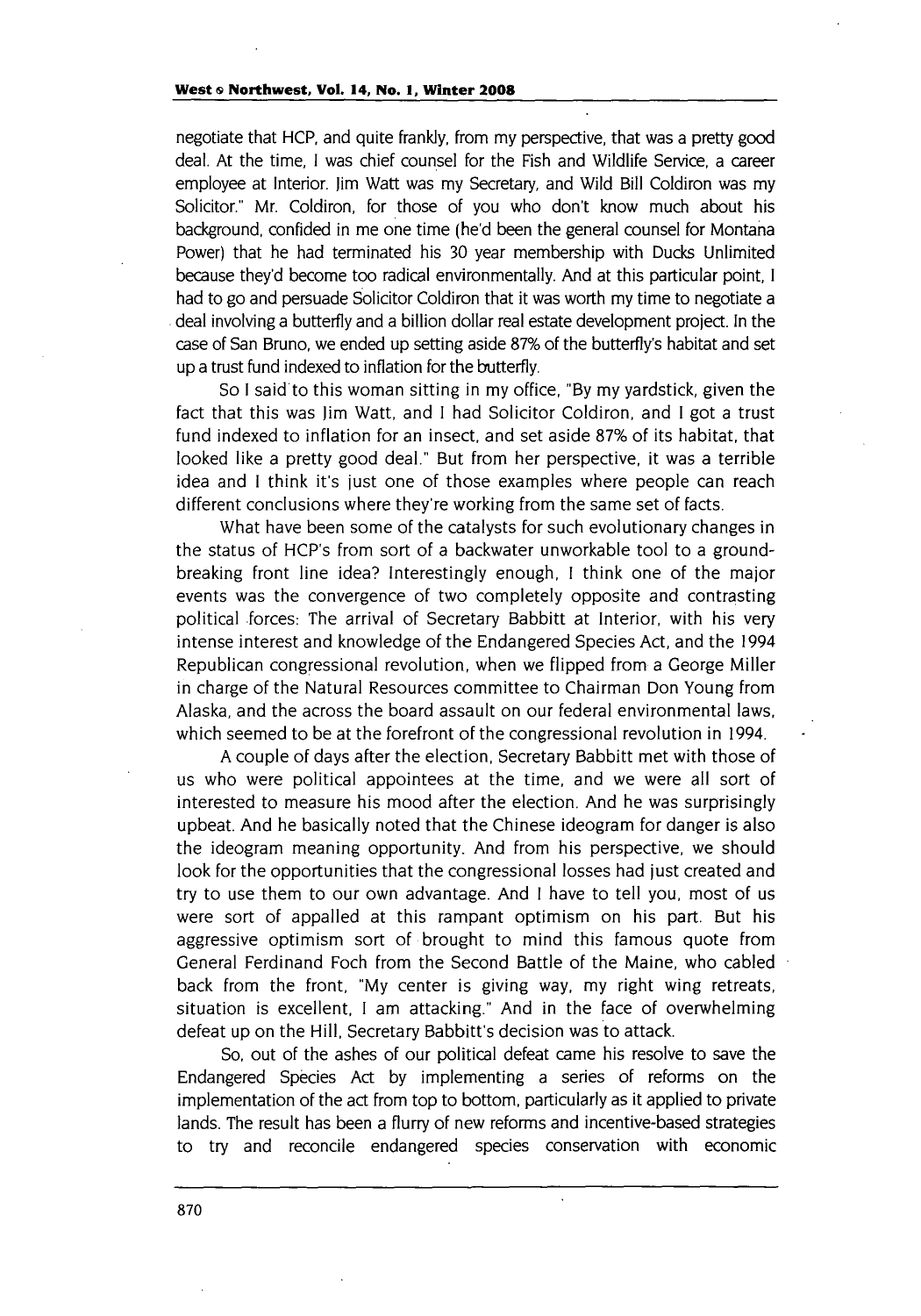development, and particularly to stimulate property owners' interests in endangered species conservation. The litany is sort of a "soup to nuts," each one of these has had sort of its own little tag. We've had the "no surprises" policy, the "safe harbor" policy, Canada conservation agreements, multi-species HCP's, and expansion and acceleration of Secretary Babbitt's support for California's NCCP initiative, we've had a very special target initiative involving industrial timberlands in the Pacific Northwest, where we set up a special HCP "SWAT team" that does nothing but HCP's with large landowners, the list goes on and on.

In 1995 and 1996, many of the private property rights advocates and opponents of the ESA thought that the time was at hand and dismissed these administrative reforms as sort of window dressing and fairly shallow distractions. These folks basically put all of their anti-ESA eggs in two quick-fix baskets. One was the Supreme Court, which was going to be considering the Sweet Home case and the definition of "harm." The other one was a series, at least on the congressional front, of a D.C. sized phone book, of anti-ESA bills that attacked the ESA from soup to nuts. I used to travel around the country, literally with a copy of the D.C. phone book with me, and **I'd** say, "This is a copy of the D.C. phone book. And this is the Young-Pombo Bill. it's the size of the D.C. phone book, and the D.C. phone book is better organized." But these bills kept coming out. They were introduced in the Senate. Senator Slade Gorton introduced a bill that was about that thick Senator Kempthome had the Young-Pombo bill, and things really looked fairly bleak from the perspective of an endangered species advocate.

The poisonous atmosphere and the vitriolic attack on the Endangered Species Act in these bills reminded me of a quote from the late, cynical commentator H.L. Mencken, who once wrote that "[tlhe whole aim of practical politics is to keep the populous alarmed, and hence clamorous to be led to safety, by menacing it with an endless series of hobgoblins, all of them imaginary." Now, it would be certainly inaccurate to suggest that every problem under the Endangered Species Act that's been identified today is imaginary. They certainly have not been imaginary, they have been real. But it's equally inaccurate to assert that the ESA is so fundamentally flawed that the only way it could possibly be salvaged is through the use of meat-axe and chain-saw type of legislative surgery, and that you required bills the size of D.C. phone books to solve the problems.

As we all know, the quick fix strategy from the opponents' point of view of the ESA eventually crashed and burned. A Republican-packed Supreme Court voted **6-3** in the Sweet Home case that we had not abused our authority in 1975 when we came up with a regulatory definition of harm, and that, thank you very much, it could stay on the books. And as we also have noted, the anti-ESA bills that have been introduced in Congress ended up going nowhere. None of the bills were reported out of the Senate Environment Public Works Committee and even though Congressmen Young and Pombo were able to pass a bill out of their committee, even objective observers noted that it was such an over-the-top legislative effort, that even Newt Gingrich was not prepared to bring it to the floor of the House and kept it under lock and key.

Now with the Republicans retaining control of Congress in the last election, you would normally expect a repeat of last year's ESA circus. But I have to tell you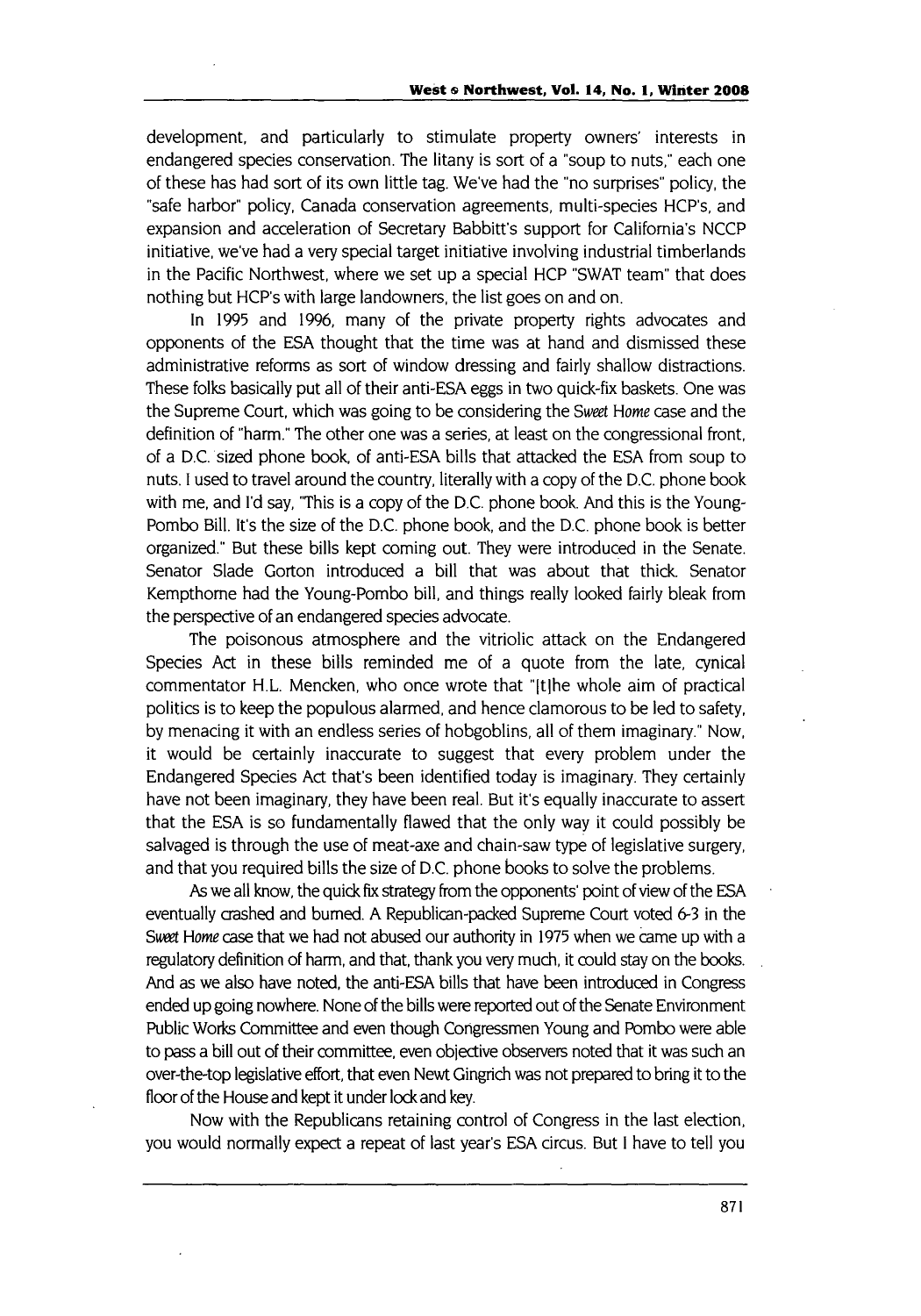that there are signs of dangerous outbreaks of common sense and pragmatism permeating this year's legislative debate on the ESA. Let me just give you a few examples. Senators Kempthome and Chafee have circulated a draft of an ESA bill which is a dramatic departure from Senator Kempthome's bill in the previous Congress. While there are parts in this draft that are very troublesome to the Department of the Interior, an objective commentator would have to admit that this is a very serious legislative proposal that deserves very serious attention. The fact that Senator Chafee, who has probably the strongest environmental record of any Republican Senator, is on this draft with Senator.Kempthome, and given the fact that the Republicans have 55 members in the United States Senate, nobody will be to Chafee's left on this environmental issue, suggests that this bill has got tremendous momentum. And there are at least **10** to 12 conservative Democrats who are likely to be attracted to various features of it. So there is a decent chance, if the Kempthome-Chafee coalition holds together, that a bill could come out of the Senate like a hot knife through butter.

So it's definitely something that is worth watching very closely. Interestingly enough, the Kempthome-Chafee bill has a number of propositions in it attempting to ratify in various ways various administration ESA reforms, including HCP's, the "no surprises" policy, and various other private landowner incentive packages.

Another interesting development which demonstrates a shift in tactics from the previous congress is that the primary anti-ESA coalition has begun to signal its desire to push for a less ambitious agenda than D.C.-sized phone books. In particular, they are appearing to generally support the Senator Kempthome-Chafee draft, and are now beginning to focus more on the question of incentives, as opposed to compensation, which is a huge change jn their strategy. I think they have increasingly become convinced that takings legislation is a loser, as much as they love it, and their members love it, that it would never be signed by this president, and that from that perspective, they need to change their focus.

On the House side, it's been interesting to watch a lessening of the temperatures of the ESA debate. Chairman Young, of the House Resources Committee, has little desire at this point to move out smartly with another ESA bill and instead he's quite content to sit back and see what happens with the United States Senate. And while the environmental community remains somewhat split into two different camps regarding their comfort and enthusiasm for HCP's and the administration's HCP based reforms, the community as a group is increasingly focusing their attention on making sure that HCP's work both for landowners and the affected covered species. And they're now asking what I think are a series of very fair questions. If a deal is truly supposed to be a deal, under no surprises, how do we measure the minimal biological adequacy or standard to be required in such a deal? What level of biological monitoring is appropriate? What's the role of adaptive management? And what permanent funding sources should be established to ensure that in emergency situations there's a means to supplement the level of mitigation required by an HCP permittee?

Quite frankly, I know believe that the level of discussion and debate on HCP's and the NCCP process in Washington, D.C. is one of the healthiest and most